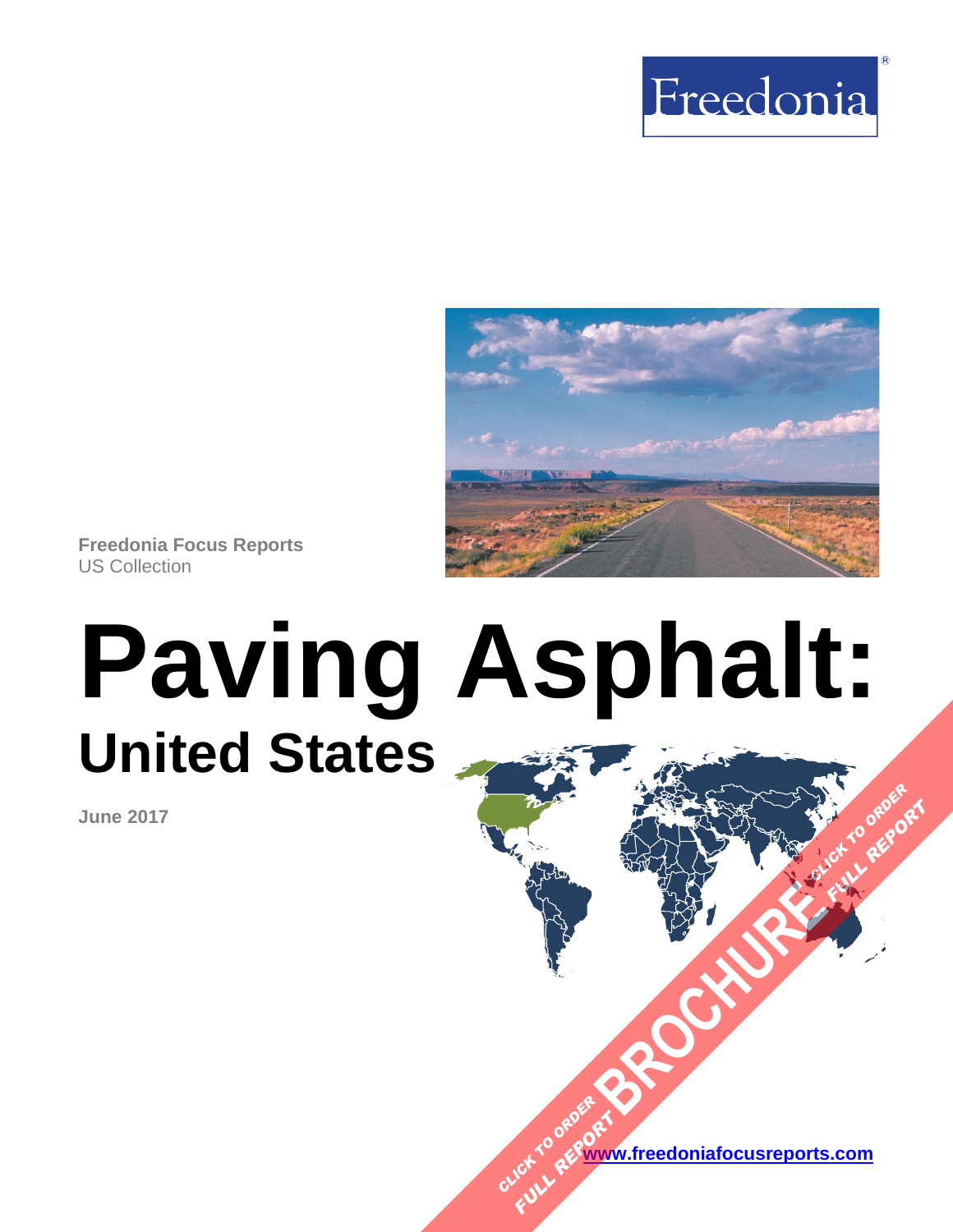# **Table of Contents**

| 1. Highlights                         | 3  |
|---------------------------------------|----|
| 2. Market Environment                 | 5  |
| <b>Historical Trends</b>              | 5  |
| Key Economic Indicators               | 7  |
| Supply & Demand                       | 8  |
| <b>Market Challenges</b>              | 10 |
| Crude Oil Pricing & Production Trends | 10 |
| <b>Government Funding</b>             | 10 |
| <b>Asphalt Market Seasonality</b>     | 13 |
| 3. Segmentation & Forecasts           | 15 |
| Products                              | 15 |
| <b>Asphalt Cement</b>                 | 17 |
| <b>Asphalt Emulsions</b>              | 17 |
| <b>Cutback Asphalt</b>                | 18 |
| <b>Other Paving Asphalt Products</b>  | 18 |
| Applications                          | 20 |
| Highways & Streets                    | 21 |
| <b>Other Nonbuilding Applications</b> | 22 |
| Nonresidential Building               | 22 |
| <b>Residential Building</b>           | 23 |
| 4. Industry Structure                 | 25 |
| <b>Industry Characteristics</b>       | 25 |
| <b>Market Share</b>                   | 26 |
| <b>Oldcastle Materials</b>            | 26 |
| <b>Vulcan Materials</b>               | 27 |
| Colas                                 | 27 |
| 5. About This Report                  | 29 |
| Scope & Method                        | 29 |
| Sources                               | 29 |
| <b>Industry Codes</b>                 | 30 |
| Resources                             | 31 |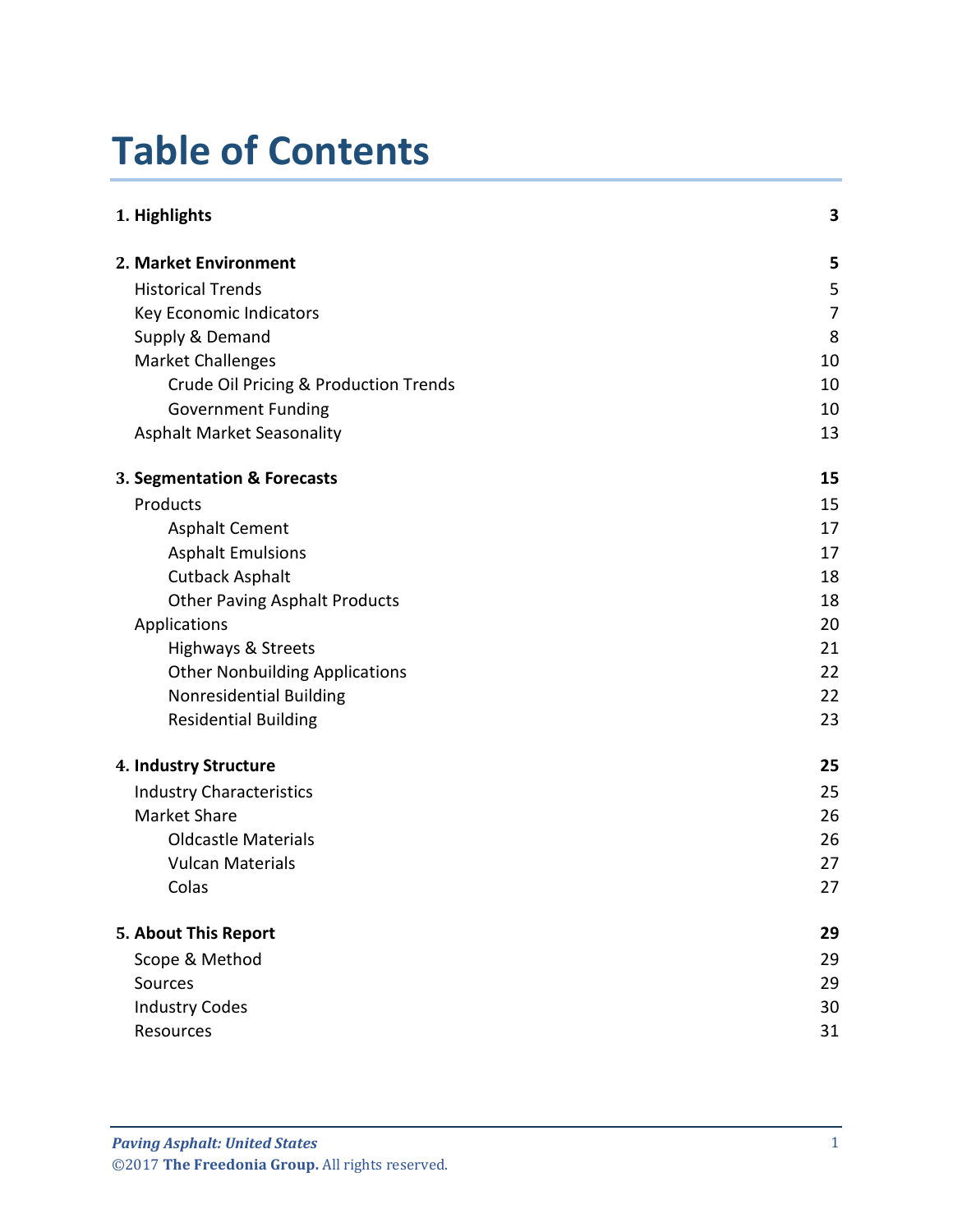# **List of Tables & Figures**

| 4              |
|----------------|
| 5              |
|                |
| $\overline{7}$ |
|                |
| 8              |
|                |
| 10             |
| 12             |
| 13             |
|                |
| 15             |
|                |
| 15             |
| 19             |
|                |
| 20             |
|                |
| 20             |
| 24             |
| 26             |
| 26             |
| 30             |
|                |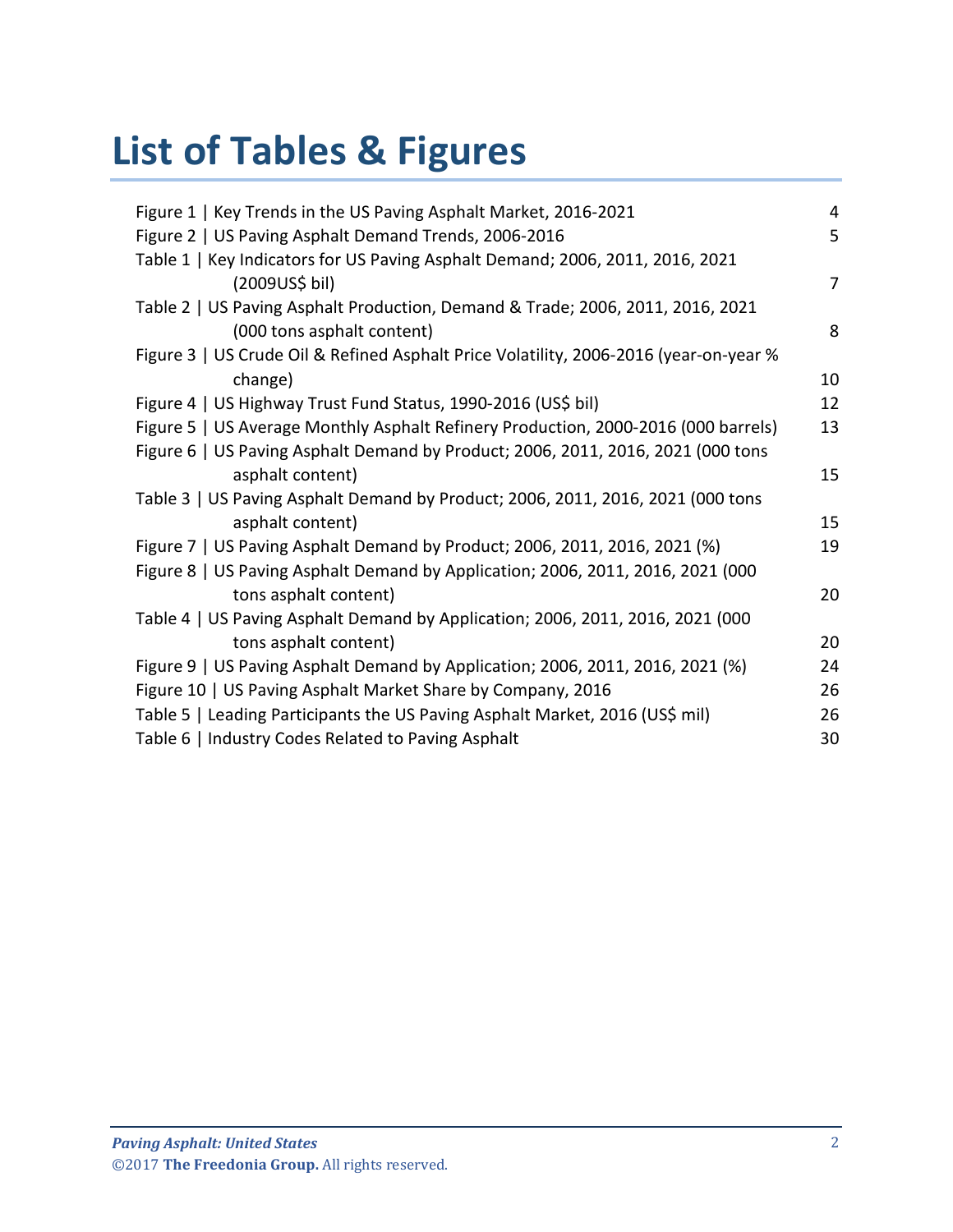# <span id="page-3-0"></span>**About This Report**

# <span id="page-3-1"></span>**Scope & Method**

This report forecasts US paving asphalt demand and production in tons of asphalt content to 2021. Total demand is segmented by product in terms of:

- asphalt cement
- asphalt emulsions
- cutback asphalt
- other paving asphalt products.

Total demand is also segmented by application as follows:

- highways & streets
- other nonbuilding applications
- nonresidential building
- residential building.

To illustrate historical trends, total demand is provided in annual series from 2006 to 2016; production and the various demand segments are reported at five-year intervals for 2006, 2011, and 2016.

This report quantifies trends in various measures of growth and volatility. Growth (or decline) expressed as an average annual growth rate (AAGR) is the least squares growth rate, which takes into account all available datapoints over a period. The volatility of datapoints around a least squares growth trend over time is expressed via the coefficient of determination, or  $r^2$ . The most stable data series relative to the trend carries an  $r^2$  value of 1.0; the most volatile – 0.0. Growth calculated as a compound annual growth rate (CAGR) employs, by definition, only the first and last datapoints over a period. The CAGR is used to describe forecast growth, defined as the expected trend beginning in the base year and ending in the forecast year. Readers are encouraged to consider historical volatility when assessing particular annual values along the forecast trend, including in the forecast year.

Key macroeconomic indicators are also provided with quantified trends. Other various topics, including profiles of pertinent leading suppliers, are covered in this report. A full outline of report items by page is available in the Table of Contents.

## <span id="page-3-2"></span>**Sources**

*Paving Asphalt: United States* (FF60102) is based on *[Paving Asphalt Market in the US,](http://www.freedoniagroup.com/DocumentDetails.aspx?ReferrerId=FL-FOCUS&studyid=3528)* a comprehensive industry study published by The Freedonia Group. Reported findings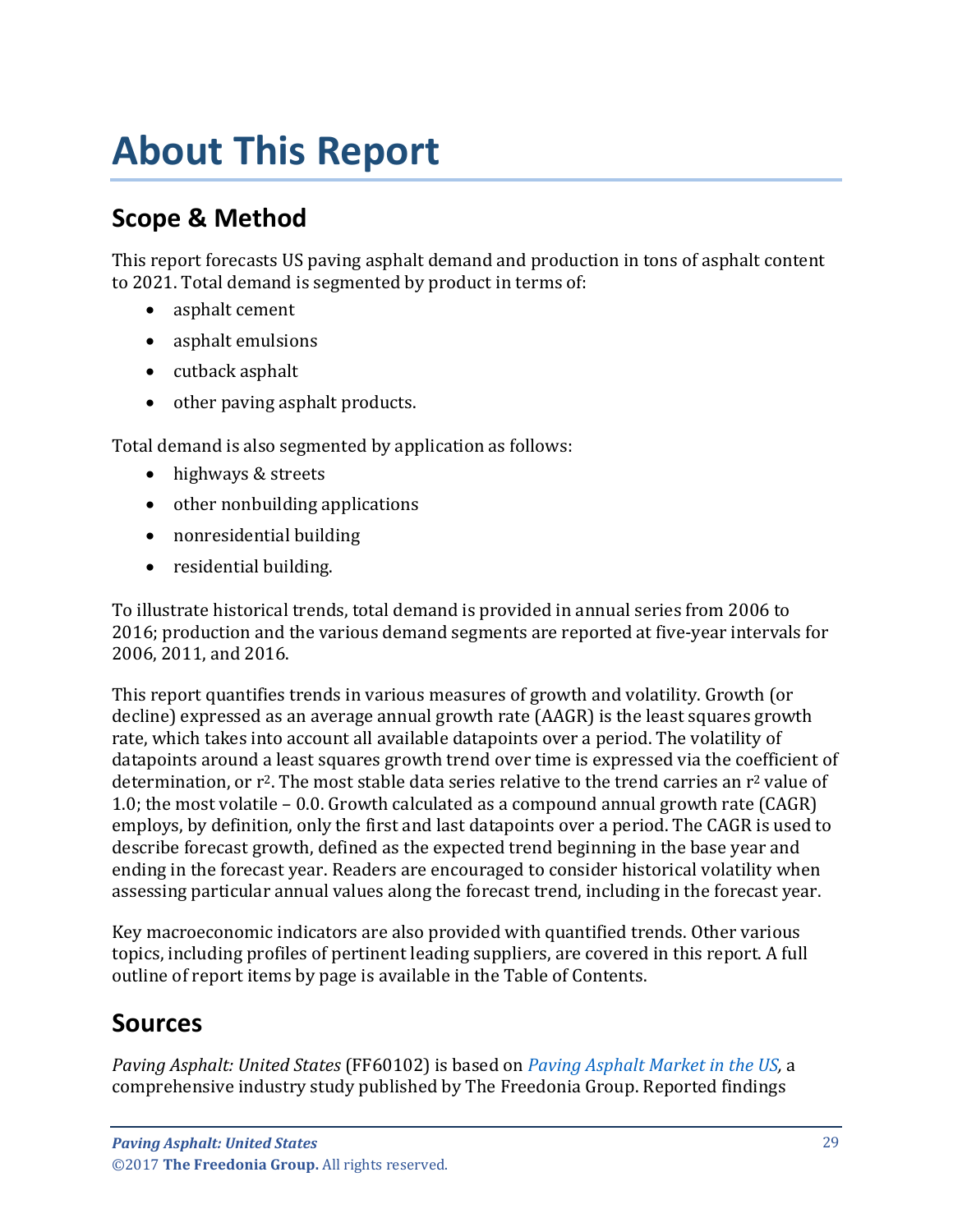#### **About This Report**

represent the synthesis and analysis of data from various primary, secondary, macroeconomic, and demographic sources including:

- firms participating in the industry, and their suppliers and customers
- government/public agencies
- national, regional, and international non-governmental organizations
- trade associations and their publications
- the business and trade press
- indicator forecasts by The Freedonia Group
- the findings of other reports and studies by The Freedonia Group.

Specific sources and additional resources are listed in the Resources section of this publication for reference and to facilitate further research.

## <span id="page-4-0"></span>**Industry Codes**

<span id="page-4-1"></span>

| Table 6   Industry Codes Related to Paving Asphalt                                     |                                              |            |                                                      |  |
|----------------------------------------------------------------------------------------|----------------------------------------------|------------|------------------------------------------------------|--|
| <b>NAICS/SCIAN 2007</b>                                                                |                                              | <b>SIC</b> |                                                      |  |
| <b>North American Industry Classification System</b><br><b>Standard Industry Codes</b> |                                              |            |                                                      |  |
|                                                                                        |                                              |            |                                                      |  |
| 237310                                                                                 | Highway, Street, and Bridge Construction     | 1622       | Bridge, Tunnel, and Elevated Highway<br>Construction |  |
| 324121                                                                                 | Asphalt Paving Mixture & Block Manufacturing | 2951       | <b>Asphalt Paving Mixtures &amp; Blocks</b>          |  |
|                                                                                        |                                              |            |                                                      |  |

Source: US Census Bureau

# **Copyright & Licensing**

The full report is protected by copyright laws of the United States of America and international treaties. The entire contents of the publication are copyrighted by The Freedonia Group.